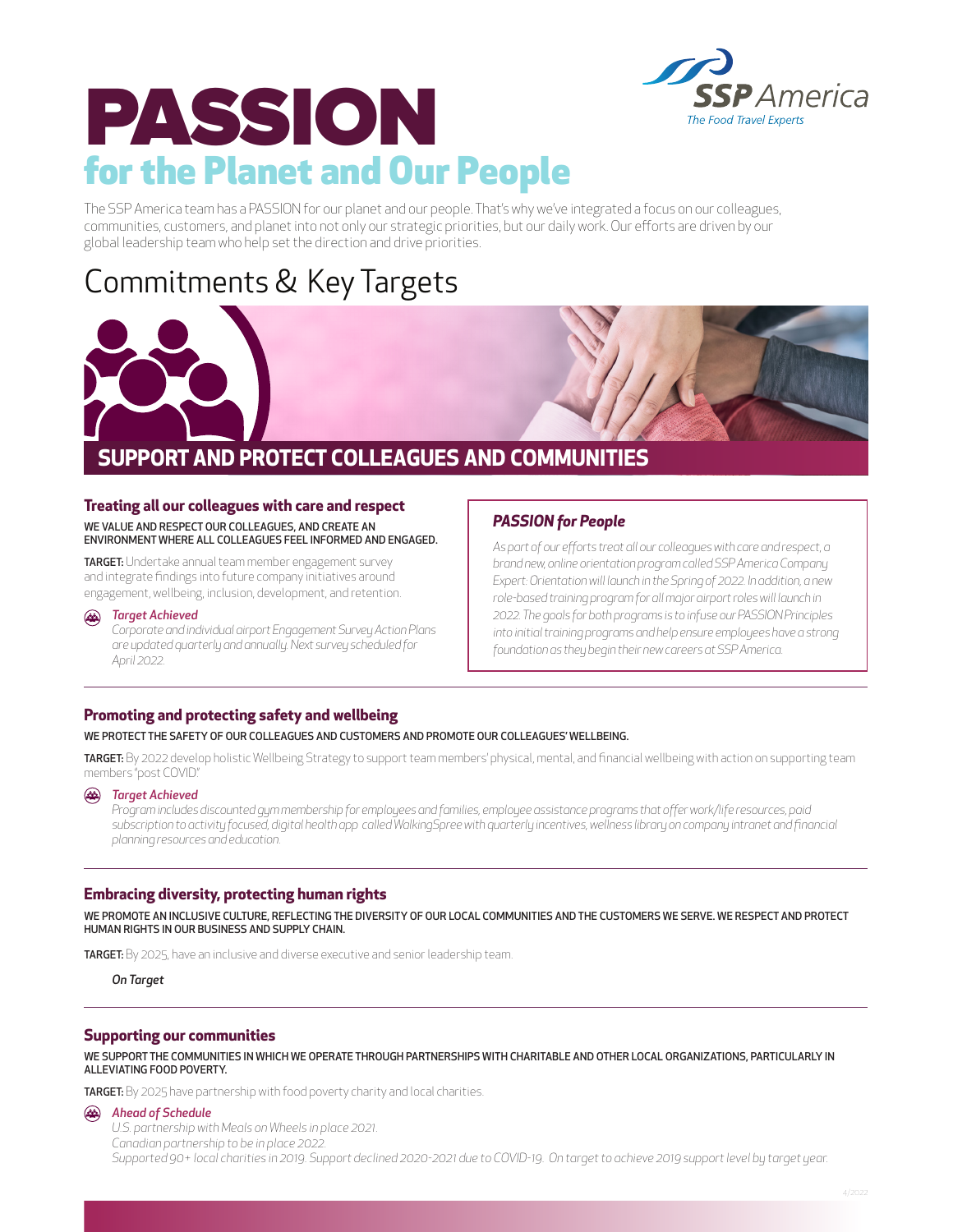



## **SERVE CUSTOMERS RESPONSIBLY**

#### **Offering healthier lifestyle choices, and satisfying dietary needs**

#### WE SUPPORT INFORMED CUSTOMER DECISIONS BY MAKING HEALTHIER LIFESTYLE CHOICES AVAILABLE AND SATISFYING A RANGE OF CUSTOMERS' DIETARY NEEDS AND PREFERENCES.

TARGET: By 2025 continue to introduce and identify food and drink items that support healthier lifestyle choice in our own brand units including wellness brands, lower-calorie, plant-based and/or vegetarian meals options, and non-dairy milk alternatives.

#### *On Target*

*Offer at least one lower calorie meal option.*

#### *On Target*

*Introduce wellness brands as part of portfolio.*

#### *Ahead of Schedule*

*30% of meals offered by own brands to be plant based or vegetarian. Will achieve by 2023.*

*Target Achieved*

*100% of units offer non-dairy milk alternative.*

#### *On Target*

*Own brands to use 100% certified sustainable palm oil for top 50 products.*

#### *Ahead of Schedule*

*Own brands to source 100% certified sustainable tea, coffee, and hot chocolate. Will achieve by 2023.*

#### *On Target*

*Own brands to source 100% certified sustainable fish.*

#### **Sourcing ingredients and products responsibly and sustainably**

WE SOURCE OUR PRODUCTS AND INGREDIENTS WITH DUE CARE FOR THE ENVIRONMENT AND THE PEOPLE INVOLVED IN THEIR PRODUCTION AND MANUFACTURE.

TARGET: By 2025 all contracted suppliers to sign Ethical Trade Code of Conduct or provide policy of equal or better standard.

#### *On Target*

TARGET: By 2024 all contracted suppliers to sign Responsible Sourcing Policy or provide policy of equal or better standard.

#### *On Target*

TARGET: By 2024 all contracted suppliers to sign Environmental Policy or provide policy of equal or better standard.

#### *On Target*

#### **Support animal welfare**

WE WORK WITH OUR SUPPLIERS TO MAINTAIN HIGH STANDARDS OF ANIMAL WELFARE ACROSS OUR GLOBAL SUPPLY CHAIN.

TARGET: By 2025, use in our own brands 100% shell and liquid eggs from cage-free sources.

*On Target*